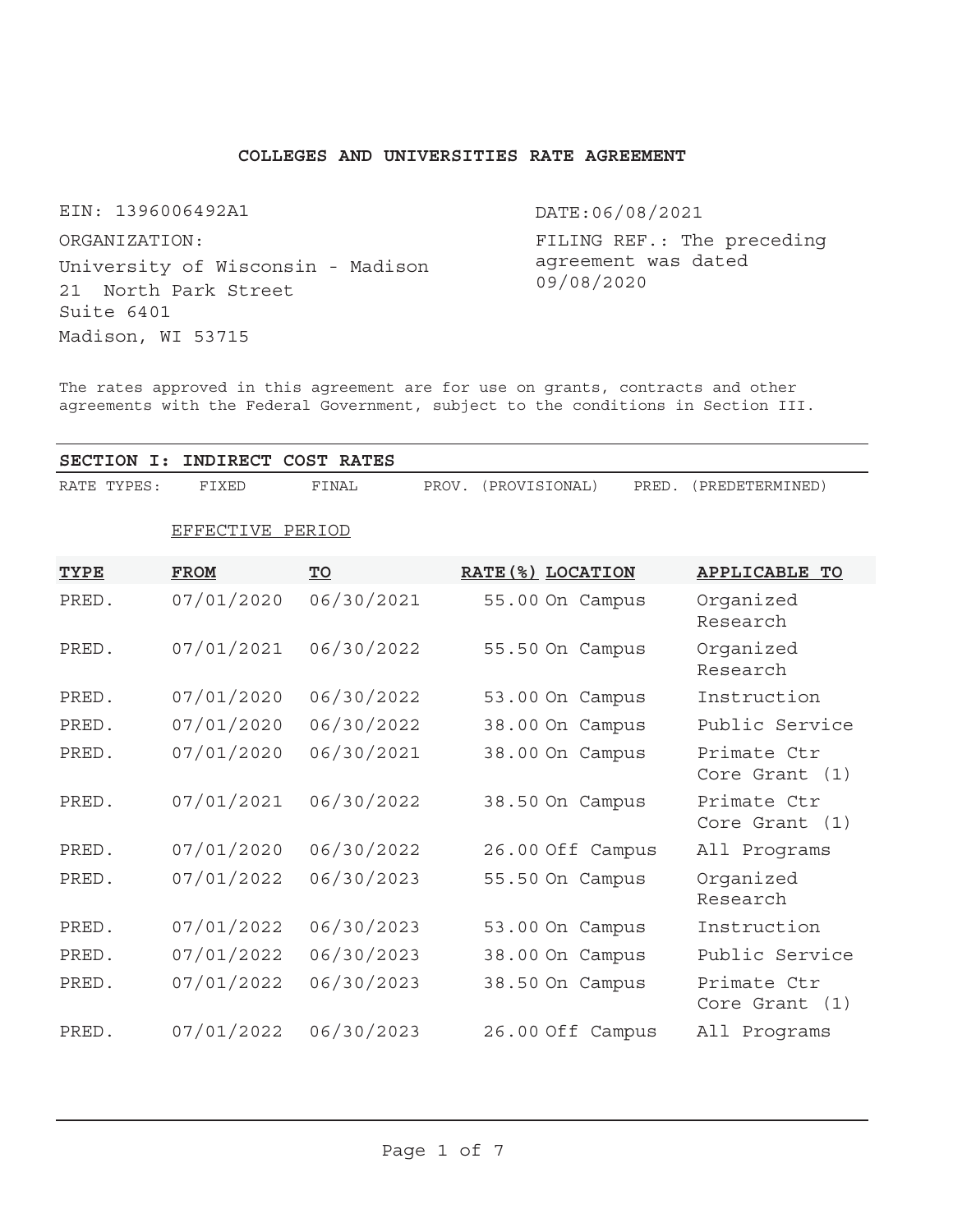| <b>TYPE</b> | <b>FROM</b> | <u>TO</u>        | RATE (%) LOCATION | APPLICABLE TO                                                                                        |
|-------------|-------------|------------------|-------------------|------------------------------------------------------------------------------------------------------|
| PROV.       | 07/01/2023  | Until<br>Amended |                   | Use same rates<br>and conditions<br>as those cited<br>for fiscal year<br>ending<br>June<br>30, 2023. |

# \*BASE

Modified total direct costs, consisting of all direct salaries and wages, applicable fringe benefits, materials and supplies, services, travel, and up to the first \$25,000 of each subaward (regardless of the period of performance of the subawards under the award). Modified total direct costs shall exclude equipment, capital expenditures, charges for patient care, rental costs, tuition remission, scholarships and fellowships, participant support costs and the portion of each subaward in excess of \$25,000. Other items may only be excluded when necessary to avoid a serious inequity in the distribution of indirect costs, and with the approval of the cognizant agency for indirect costs.

(1) Wisconsin National Primate Research Center - See Section II - Special Remarks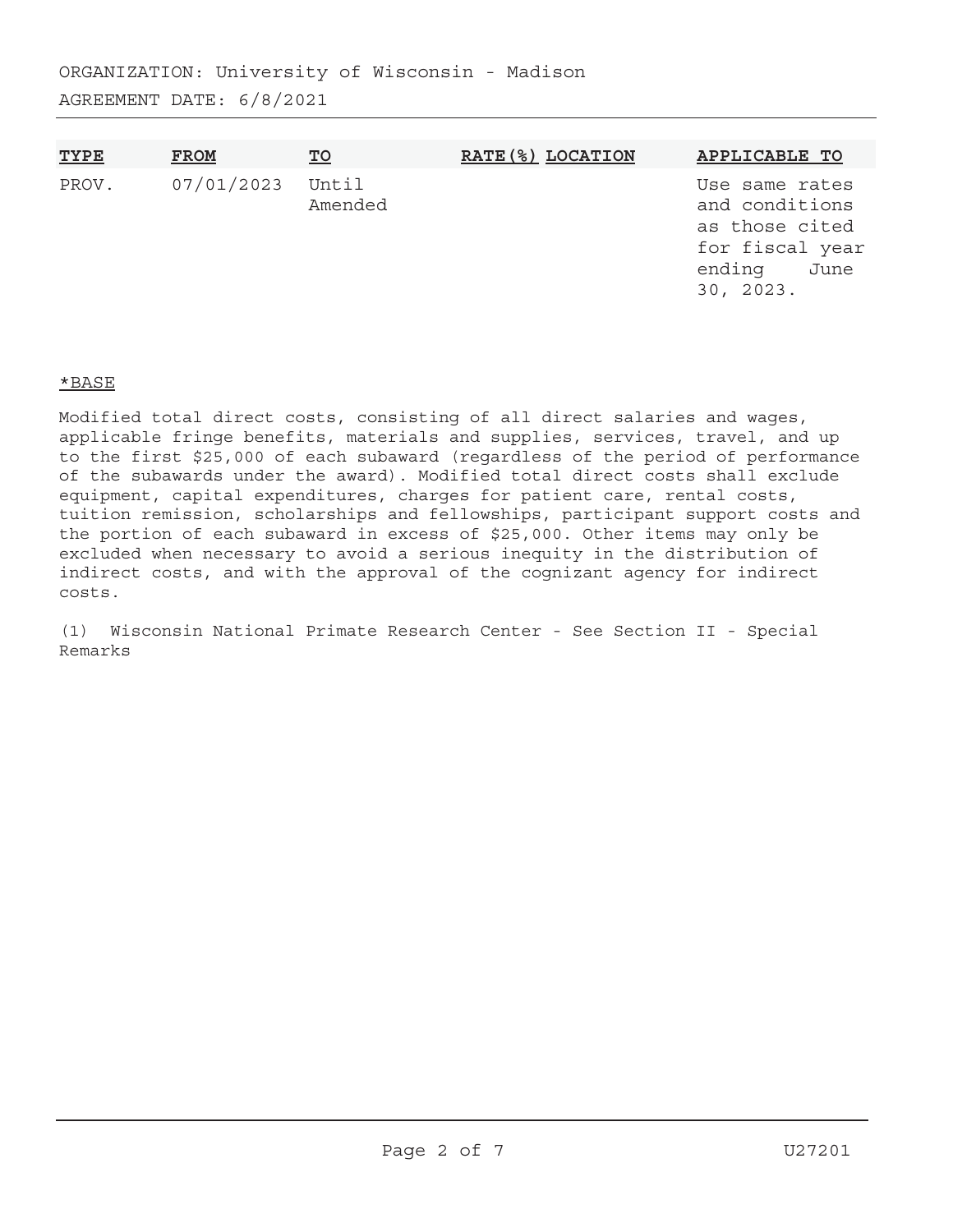# **SECTION I: FRINGE BENEFIT RATES\*\***

| <b>TYPE</b> | <b>FROM</b> | $\underline{\text{TO}}$ | RATE (%) LOCATION | <b>APPLICABLE TO</b> |
|-------------|-------------|-------------------------|-------------------|----------------------|
| FIXED       | 7/1/2020    | 6/30/2021               | 33.60 All         | (1)                  |
| FIXED       | 7/1/2020    | 6/30/2021               | 48.40 All         | (2)                  |
| FIXED       | 7/1/2020    | 6/30/2021               | 16.20 All         | (3)                  |
| FIXED       | 7/1/2020    | 6/30/2021               | 21.10 All         | (4)                  |
| FIXED       | 7/1/2020    | 6/30/2021               | 16.30 All         | (5)                  |
| FIXED       | 7/1/2020    | 6/30/2021               | 8.00 All          | (6)                  |
| FIXED       | 7/1/2020    | 6/30/2021               | 7.70 All          | (7)                  |
| FIXED       | 7/1/2020    | 6/30/2021               | 2.60 All          | (8)                  |
| FIXED       | 7/1/2021    | 6/30/2022               | 34.70 All         | (1)                  |
| FIXED       | 7/1/2021    | 6/30/2022               | 37.00 All         | (2)                  |
| FIXED       | 7/1/2021    | 6/30/2022               | 18.00 All         | (3)                  |
| FIXED       | 7/1/2021    | 6/30/2022               | 21.40 All         | (4)                  |
| FIXED       | 7/1/2021    | 6/30/2022               | 18.00 All         | (5)                  |
| FIXED       | 7/1/2021    | 6/30/2022               | 9.10 All          | (6)                  |
| FIXED       | 7/1/2021    | 6/30/2022               | 8.70 All          | (7)                  |
| FIXED       | 7/1/2021    | 6/30/2022               | 2.30 All          | (8)                  |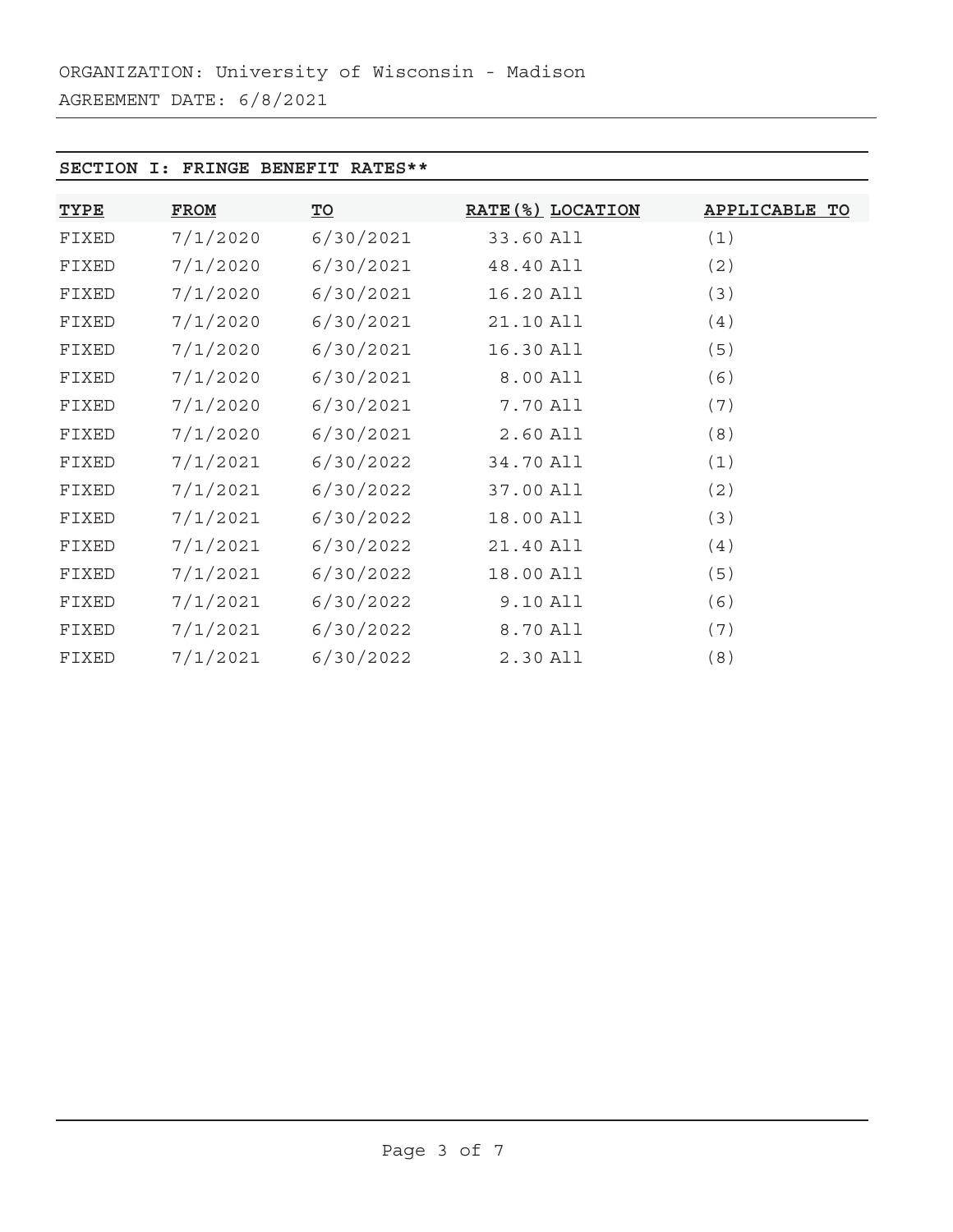PROV. 7/1/2022 6/30/2025 Use same rates

and conditions as those cited for fiscal year ending June 30, 2022.

\*\* DESCRIPTION OF FRINGE BENEFITS RATE BASE:

Salaries and wages of faculty and staff including vacation, holiday and sick leave pay and other paid absences of only the faculty and staff. Rate does not apply to student employees, research or teaching assistants.

- (1) Regular Faculty and Academic Staff
- (2) University Staff
- (3) Research Assistants, Project Assistants, Teaching Assistants, Pre-Doc Fellows and/or Trainees
- (4) Research Associates and Grad Interns
- (5) Post-Doc Fellows and/or Trainees
- (6) Limited Term Employees (LTE's)
- (7) Ad Hoc Program Specialists, Undergraduate Assistants and Undergraduate Interns
- (8) Student Hourly Employees

7/1/2020-6/30/2021

Fringe Benefit rates are only for the UW-Madison campus. Beginning with the fixed rate for FY 2021, UW-Milwaukee submitted it own Fringe Benefit rates.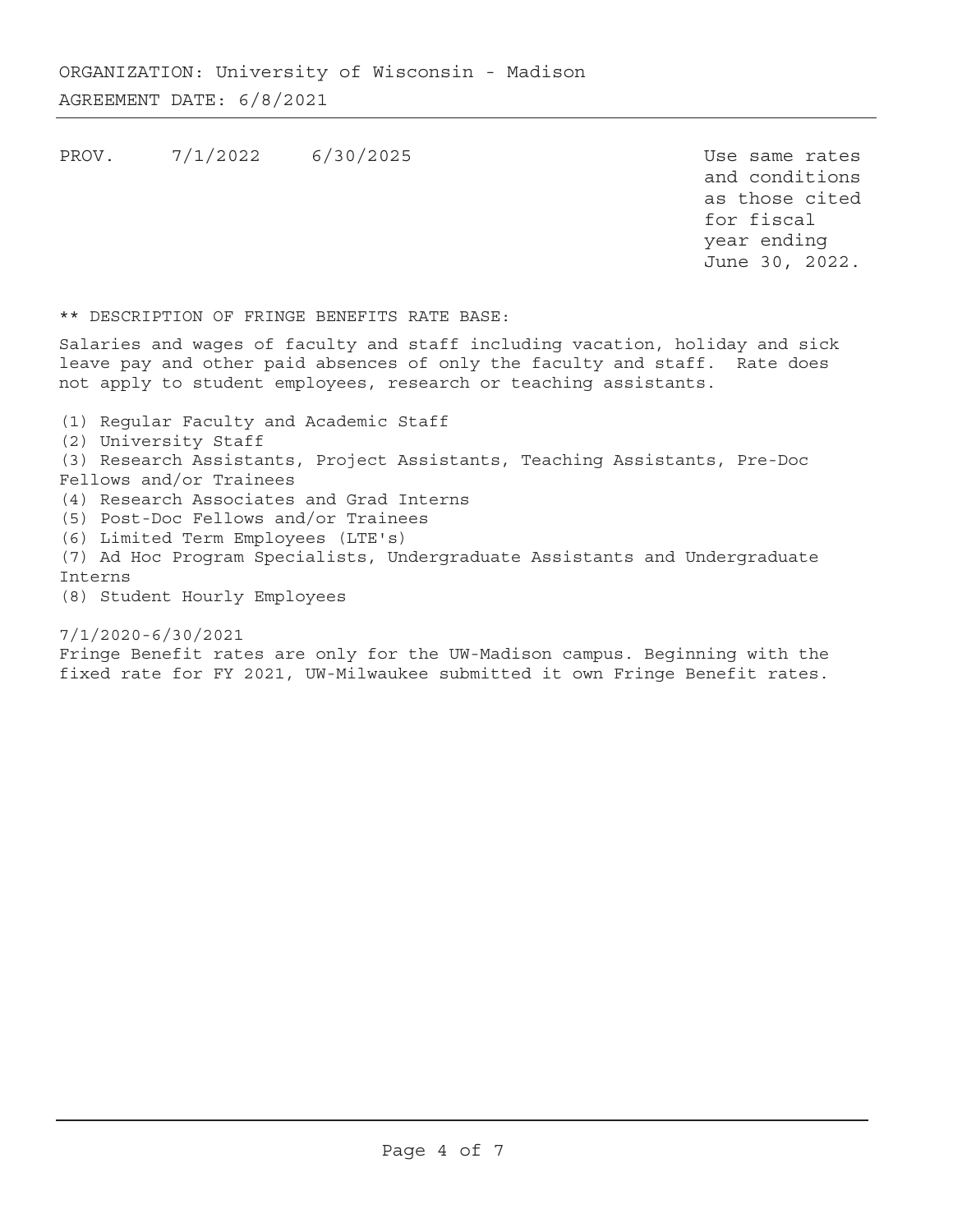# **SECTION II: SPECIAL REMARKS**

## TREATMENT OF FRINGE BENEFITS:

The fringe benefits are charged using the rate(s) listed in the Fringe Benefits Section of this Agreement. The fringe benefits included in the rate(s) are listed below.

## TREATMENT OF PAID ABSENCES

Vacation, holiday, sick leave pay and other paid absences are included in salaries and wages and are claimed on grants, contracts and other agreements as part of the normal cost for salaries and wages. Separate claims are not made for the cost of these paid absences.

OFF-CAMPUS DEFINITION: The off-campus rate will apply for all activities: a) Performed in facilities not owned by the institution and where these facility costs are not included in the F&A pools; or b) Where rent is directly allocated/charged to the project(s). Grants or contracts will not be subject to more than one F&A cost rate. If more than 50% of a project is performed off-campus, the off-campus rate will apply to the entire project.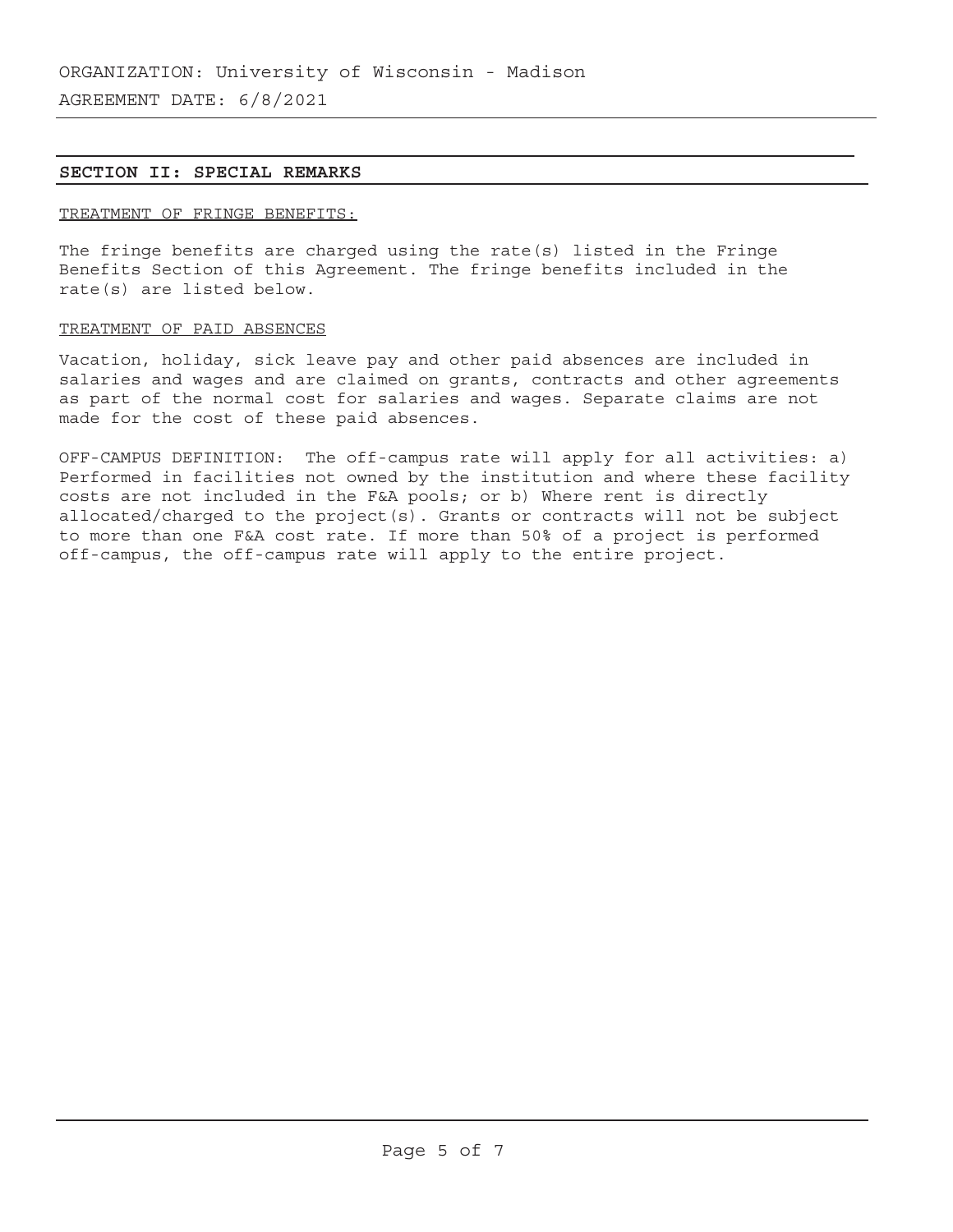FRINGE BENEFITS:

FICA Retirement Disability Insurance Worker's Compensation Life Insurance Unemployment Insurance Health Insurance Severance Allowance ERA Administration Income Continuation Insurance

Primate Center Rates:

The Wisconsin National Primate Research Center (WNPRC) has two federally recognized rates. The Office of Research Infrastructure Programs (ORIP) Core Grant rate (A-Rate) and the Non-Core Federal Rate which is the sum of the A-Rate and the WNPRC specific F&A Expenses (B-Rate).

| Fiscal Year |  |                   | A-Rate B-Rate Total (Non-Core Federal Rate) |  |
|-------------|--|-------------------|---------------------------------------------|--|
| 2020        |  | 38.0% 17.0% 55.0% |                                             |  |
| 2021        |  | 38.0% 17.0% 55.0% |                                             |  |
| 2022        |  | 38.5% 17.0% 55.5% |                                             |  |
| 2023        |  | 38.5% 17.0% 55.5% |                                             |  |

This rate agreement updates fringe benefit rates only.

Your next fringe benefit proposal based on actual costs for the fiscal year ending 06/30/2021 is due in our office by 12/31/2021.

Your next F&A proposal based on actual costs for the fiscal year ending 06/30/2022 is due in our office by 12/31/2022.

Equipment means tangible personal property (including information technology systems) having a useful life of more than one year and a per-unit acquisition cost which equals or exceeds \$5,000.